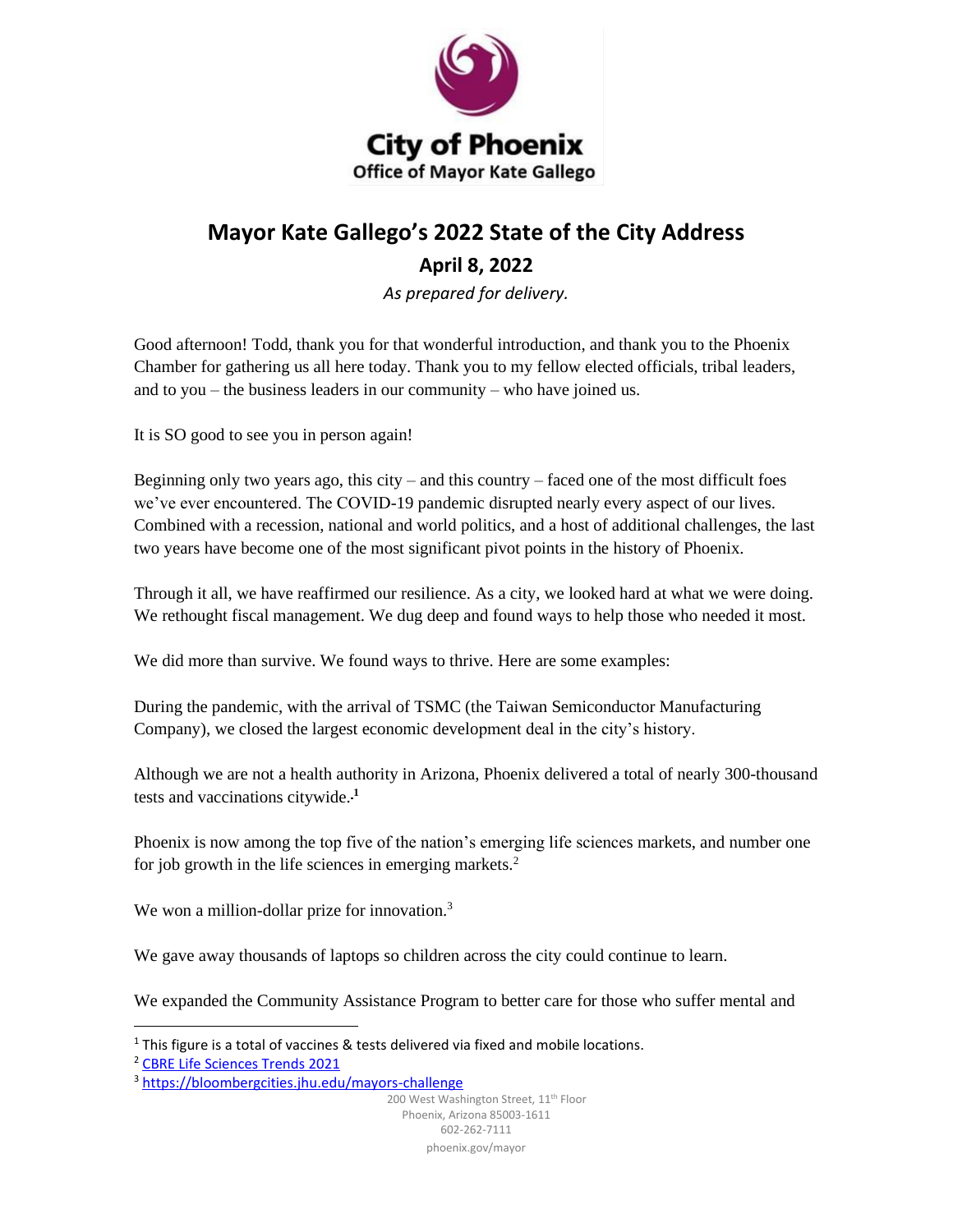behavioral health issues, and simultaneously ease the burden on our police officers.<sup>4</sup>

We kept people in their homes by preventing eviction and helping with rent and utility payments.<sup>5</sup>

And since I've been in office, Phoenix has issued more than 22-thousand permits for new singlefamily homes and multi-family units.

It was a lot. It was hard. And it worked.

So, as I stand before you today to report on the state of the city, my message to you is this: **Phoenix is rising… again!**

\*\*

You may wonder why we're rising, and succeeding, in such difficult times. One of the reasons is a person who is with us today: our new City Manager, Jeff Barton. Building on the work of his predecessor, Jeff's smart, strategic, and forward-thinking approach to the management of city resources is an important reason why we have achieved so much. It is also the reason that Phoenix is entering the current budget year in a strong position. Jeff, thank you for your leadership!

Another key factor in our rise is Phoenix's relentless commitment to creating high quality jobs. As someone who worked in economic development before running for office, this is a personal mission.

As you may have noticed, I never get tired of talking about Taiwan Semiconductor Manufacturing Company. With its 12-billion-dollar investment, TSMC remains one of the most important assets we've attracted to Phoenix. Councilwoman Ann O'Brien, you have been an amazing partner to me as we continue our work to ensure the success of this economic sector so critical to Phoenix's future.

TSMC continues to do precisely what we expected it to do: bring even more supporting businesses to the area. In January, **Sunlit Chemical** – one of TSMC's suppliers – broke ground on its 100 million-dollar factory. **Foxlink**, a producer of green energy products, announced in February that it will open its first U.S. factory here. TSMC continues to draw a steady stream of these types of businesses, and I'm delighted to have representatives from these Taiwan-based companies with us today.

Not only that, we're working with our higher education partners and providing funding to the Maricopa Community Colleges to create the talent pipeline that will fill semiconductor jobs, offering an excellent superb quality of life for those who take them. Thank you, Chancellor Steven Gonzales, and Board President Marie Sullivan, for your partnership.

The idea is so exciting, it drew First Lady Dr. Jill Biden to Phoenix. I told her then what I'd like to share with you now: I intend Phoenix to be the strongest semiconductor hub in the United States, with the best semiconductor training programs in the world.

<sup>4</sup> <https://www.phoenix.gov/newsroom/mayors-office/1812>

<sup>5</sup> <https://stories.opengov.com/phoenixaz/published/AEfzS7dUP>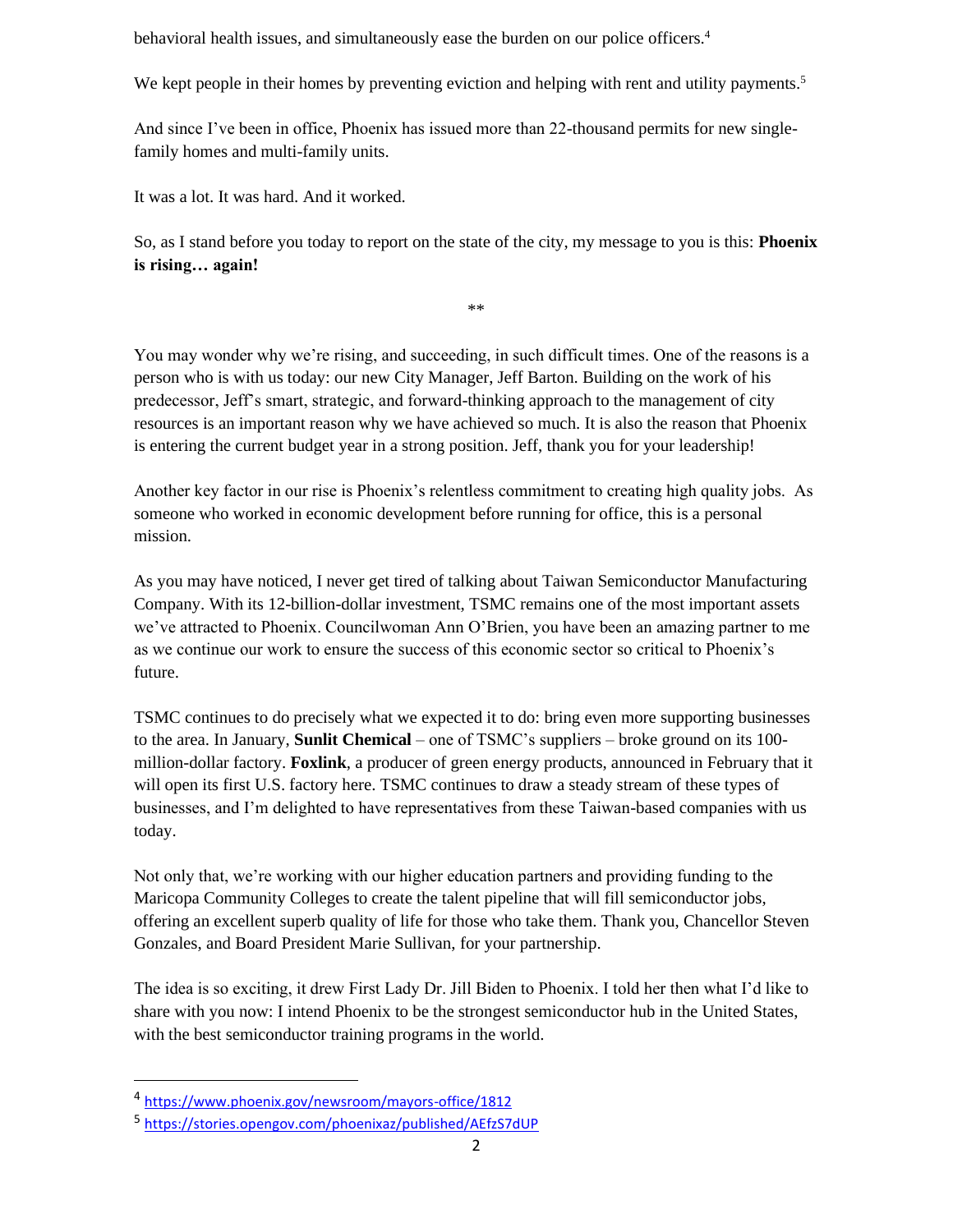During covid, desperate need became the mother of innovation. We all remember too well the initial shortage of testing in the early days of the pandemic. People waited for hours just to find out if they were sick or not. We are not the branch of government responsible for public health; but we saw the need and responded.

We brought fixed test sites to parts of the city. Then we came up with a whole new idea. Why not create mobile testing units that could move daily, and meet people near where they live?

Not only did it work, it worked brilliantly. Later, when vaccines became available, our testing vans also became mobile vaccination units. Through our investments, we delivered the 300-thousand tests and vaccinations I mentioned earlier. **It's the kind of innovative, creative solution that defines the City of Phoenix.**

Before I leave the subject of covid, it is my privilege to recognize a group of people in this audience who deserve our deepest gratitude. They are the healthcare leaders, hospitals, providers, pharmacies, and insurers who pushed themselves to the physical and emotional limit to take care of those who were sick and helped so many to recover even when the odds weren't good. Please join me in offering our sincerest thanks to all the healthcare heroes who are with us here today.

The lessons we learned from mobile testing and vaccination inspired us to take more city services into the community.

You tell me, every day, how hard it is to find the right people to hire. As we thought about what to do to help, our conversations kept bringing us back to the vans. What if it was possible to use the vans for recruiting? What about providing a way to do safe, socially distanced job interviews for those who may not have stable broadband or even a computer?

Our Mobile Career Unit turned out to be – quite literally – a million-dollar idea! Phoenix competed with 631 cities in 99 countries to win the Bloomberg Philanthropies' Global Mayors Challenge.

I tried out the Mobile Career Unit and was quite impressed with how it works. A hiring manager from Renaissance Hotels used the remote link in the van to interview me. I did not get an offer, but it was a great chance to see first-hand what an asset this will be in improving futures city-wide.

With us today is a high school student who **was** hired through the mobile career unit. Robert, thank you for trusting in us!

As Phoenix continues to rise, our success will depend on filling the job pipeline with welleducated, well-trained candidates. Earlier, I mentioned our cooperative effort with the Community Colleges to prepare people for jobs in the semiconductor industry.

That's one of the many education partnerships we established.

To keep students citywide connected and ready for distance learning, our Youth and Education Office also partnered with School Connect to provide nearly 10,000 internet-enabled laptops and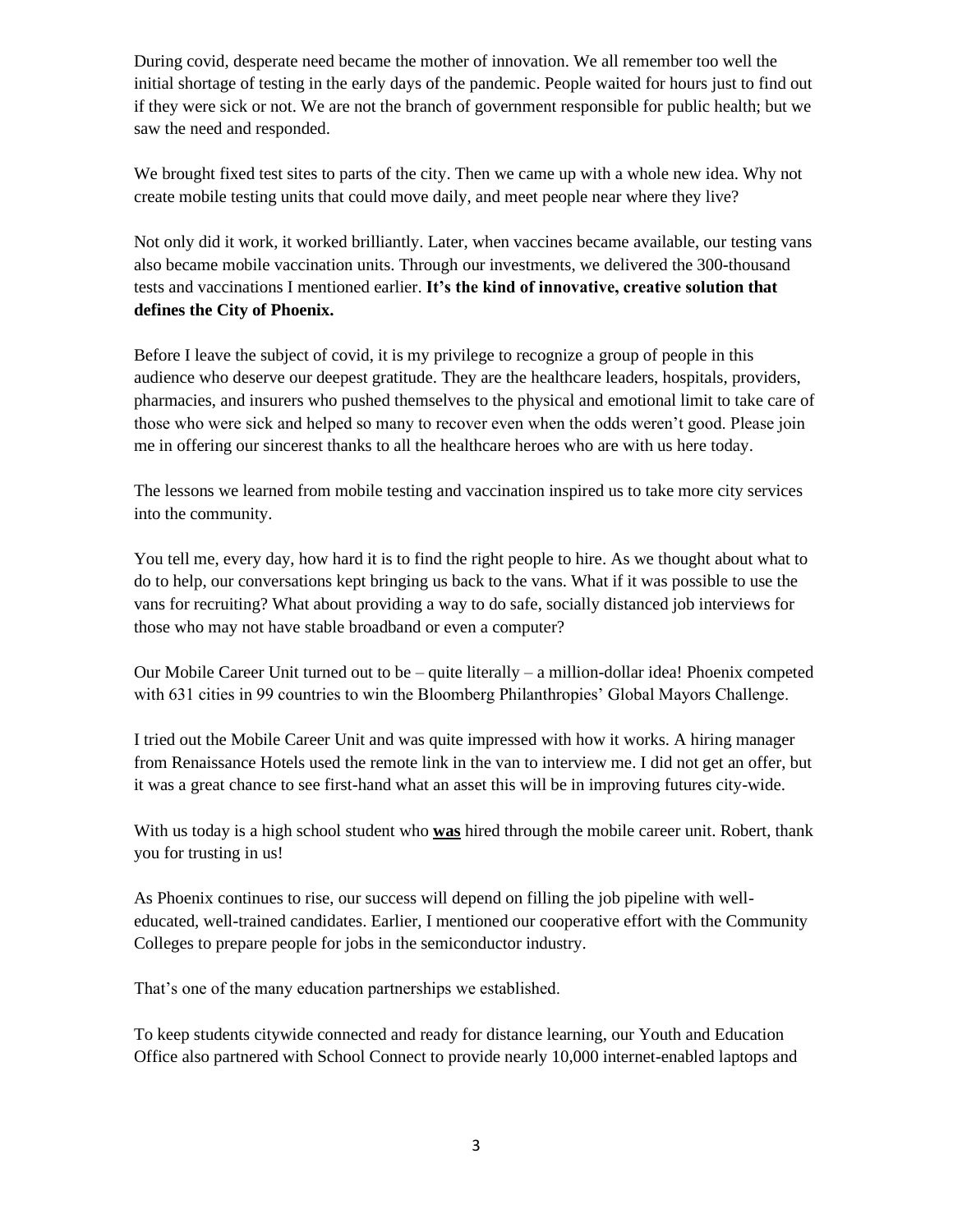tablets to students most in-need.<sup>6</sup>

And, with the Arizona Department of Education, we were able to offer laptops and Wi-Fi hotspots for checkout at Phoenix libraries.<sup>7</sup> It was critical for our students. For example, my son Michael, who was three at the time, was learning the alphabet. Who knew – Heaven knows, I didn't – how hard it is to teach the alphabet? I had use Google to figure out the best way to teach it! I believe many other parents needed the same connectivity that I did.

That experience forever affirmed my respect for those who teach. To my fellow mom, Superintendent Kathy Hoffman, thank you for partnering with me to keep learning a top priority, even during a pandemic.

The city also confirmed its commitment to higher education with a significant financial investment in the ASU Thunderbird School of Global Management – a bipartisan vote of the city council. Tonight, we will celebrate with ASU and Thunderbird as they officially open the new Global Headquarters in downtown Phoenix! Many thanks are due to ASU President Michael Crow, and Thunderbird's leader, Dr. Sanjeev Khagram, for creating the most tech savvy and connected global management school in the world.

On the subject of international trade, we are building on Mexico's burgeoning market for silicon chips, vehicle parts, electric vehicles, and other high-tech products. I've spoken with ambassadors on both sides of the border about the opportunities to onshore supply chains to the Americas. To that end, I'm very pleased to report that we have rededicated our trade office in Hermosillo! Many thanks to Councilmember Carlos Garcia and Councilwoman Betty Guardado for traveling to Hermosillo and reinforcing our commitment to this important relationship.

Our partners in Mexico are very interested in the work we are doing on electric vehicles, with good reason. Our region is beginning to be referred to as the "Electric Valley," not only because of the cars and chargers, but also because we are becoming a hub for the manufacture of components for electric cars and charging equipment. We are doing so well that a reporter recently asked me if Phoenix was in danger of following Detroit's path and becoming too dependent on the motor vehicle industry. Talk about an economic development transition for a city that was once so closely linked with the housing sector! Councilwoman Yassamin Ansari has been instrumental in the effort to expand the use of electric vehicles in Phoenix, and I thank her for that important partnership.

As I've said, Phoenix is rising as a global player. As part of the world community, we are united in our outrage over the unwarranted attack on Ukraine. As Todd mentioned, the sunflowers you see here onstage remind us of our unity with the Ukrainian people. When I asked the city's pension system, known as COPERS, to consider relinquishing their Russian investments, they were on it.

As of yesterday, COPERS made the commitment to divest itself from all financial interests in Russia.

\*\*

<sup>6</sup> [https://www.azcentral.com/story/news/local/phoenix/2021/01/22/10000-laptops-go-to-15-phoenix](https://www.azcentral.com/story/news/local/phoenix/2021/01/22/10000-laptops-go-to-15-phoenix-school-districts/4234193001/)[school-districts/4234193001/](https://www.azcentral.com/story/news/local/phoenix/2021/01/22/10000-laptops-go-to-15-phoenix-school-districts/4234193001/)

<sup>7</sup> <https://www.phoenixpubliclibrary.org/services/computers-internet/laptop-lending-program>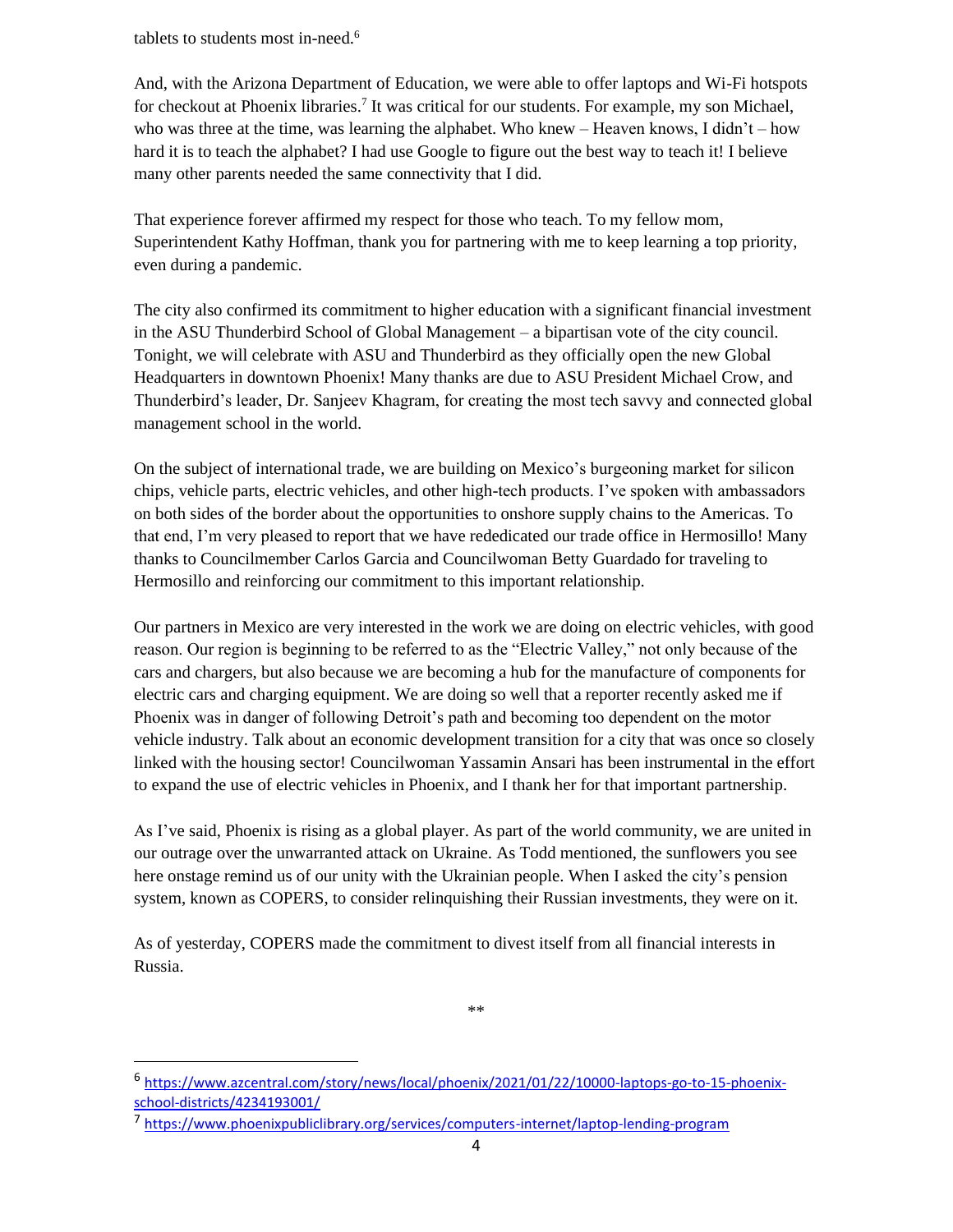Before covid, the fastest area of growth in our economy was healthcare and biosciences. I was worried that while we were responding to the virus, that investment and innovation would slow in other areas of health. But the city kept investing in healthcare jobs, and so did our partners. We are number one in job growth in life sciences right now!

The success for companies and non-profits that fight cancer is particularly meaningful to me. I lost my mom to cancer a few months ago. My mom was diagnosed in 2016. She fought through incredible pain to be there for me and my son during times when we really needed her. In 2017, I had a baby, got divorced, moved, and filed to run for mayor. I very much don't recommend doing all that in one year. And the truth is that I couldn't have done it without a lot of support, especially from my mom. And she couldn't have done it without great medical care. I want that great care for everyone in our community.

For that reason, I was enthusiastic in my support of \$300 million in Health Care Facilities Revenue Bonds for the Mayo Clinic expansion, which was a unanimous vote of the Phoenix City Council. The city of Phoenix is honored to be home to the Discovery Oasis located on 228 acres next to the existing facility. Along with three million square feet of space for research, education, and patient care, Discovery Oasis will bring 2,000 good jobs including 200 physicians and scientists. The expansion will allow more Phoenicians to get access to topline care in areas such as cancer treatment, and I am also excited about the work the campus will do to support tribal communities.

I'm also tremendously grateful for the work Mayo is undertaking with Adelante and Mountain Park, federally qualified health centers. Their combined emphasis on screening and treatment for breast and other cancers in Latina members of our community is powerful and positive.

Just across the wash from the Mayo expansion, you'll find ASU's Health Futures Center, a joint venture between Arizona State University and Mayo with \$8.8 million in infrastructure support from the city of Phoenix. It is home to leading-edge biomedical engineering and informatics labs, along with an innovative education zone.

My deep thanks go to Councilman Jim Waring for the tremendous work he has done to bring this important biosciences corridor into being.

The investments in healthcare and fighting cancer are not just happening in North Phoenix. The Banner/MD Anderson partnership is delivering big results. President Robert Robbins and the University of Arizona have several incredible partnerships. At President Robbins' invitation, I have joined the advisory board of CAMI – the Center for Advanced Molecular and Immunological therapies. One area where CAMI will focus is on personalized cancer treatment – finding biological therapies we can tailor for use on specific cancers and other infectious diseases.

Together with the ASU Wexford Partnership, CAMI will serve as the anchor that differentiates Phoenix from other emerging life sciences hubs, establishing the Phoenix Biosciences Core as a center of gene therapy research, engineering, startup activity and corporate engagement.

U of A's neighbor, TGen, has been an economic engine as well, and I am personally thankful for the consulting and data they provided to me during the pandemic. Support from Phoenix voters helped recruit TGen to our downtown, and our city is glad to be home to partners such as Exact Sciences and HonorHealth that are now bringing tools developed by TGen to patients.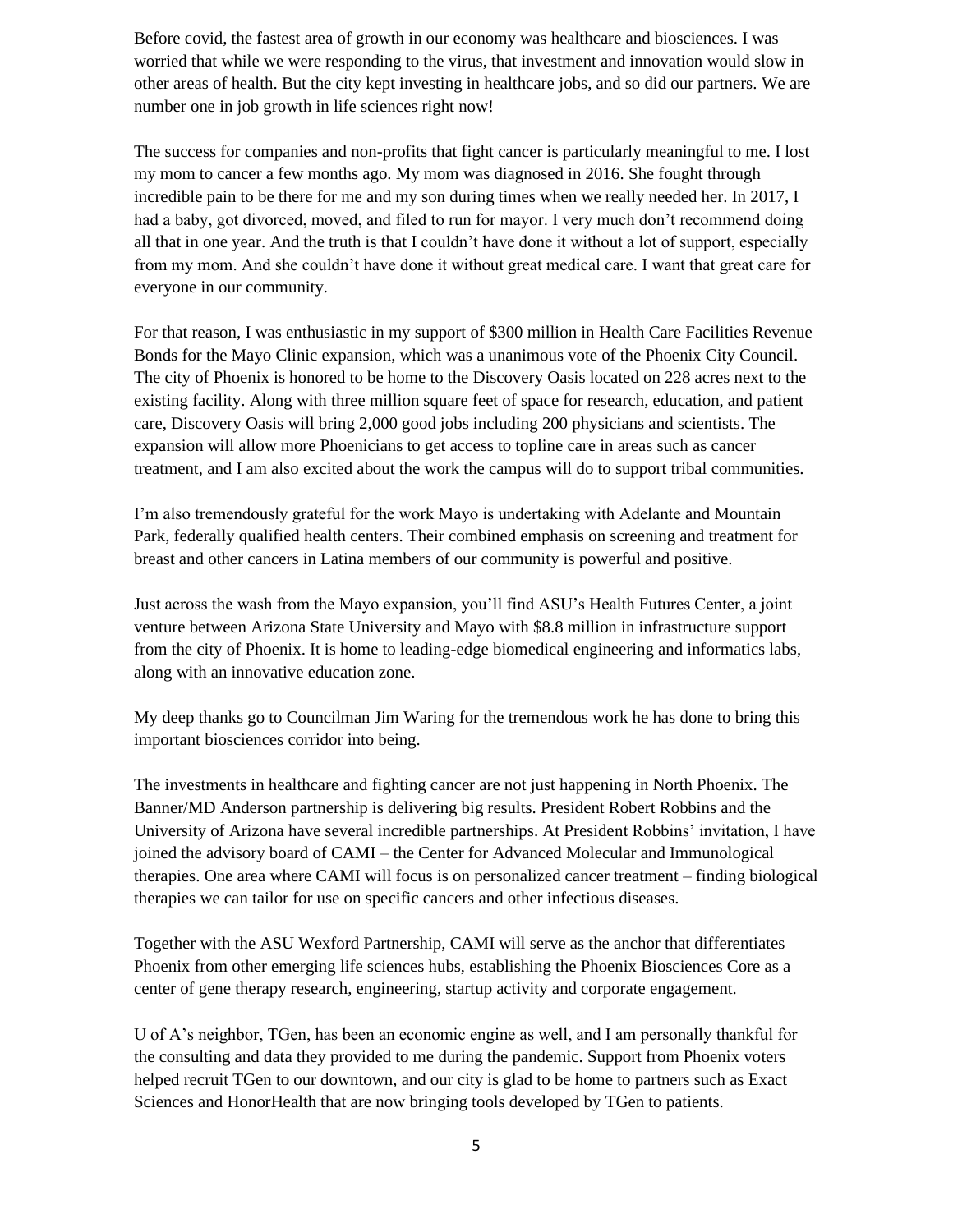As care improves in our city, we are working to make sure our city of Phoenix family benefits. We have been leading the way on early detection of cancer in firefighters and police officers, a partnership championed by Vice Mayor Laura Pastor.

I hope that if your co-workers or family ever needs cancer care, you will find that we have the very best right here in Phoenix. And while I am mayor, I pledge to keep working to make our city a leader in fighting this disease. I've said many times before, and I will say it again: I firmly believe the path to cure for cancer runs through Phoenix.

The business of science is advancing in Phoenix. Indeed, companies of all stripes are choosing our city as the place they want to be.

For example, today I have the privilege of sharing with you that Sendoso is bringing its headquarters to Phoenix. This software company has raised more than \$152 million. Sendoso was recruited in partnership with GPEC. With its move to Phoenix, Sendoso will bring 700 good jobs.

As we celebrate new businesses, we want to help more businesses and non-profits get through challenges. Over the past year, Phoenix has directed more than \$8 million to supporting micro and small businesses as well as \$2.7 million for our arts and culture organizations.<sup>8</sup>

Throughout Phoenix, you'll find examples of small businesses that received grants from the city. There is Roosevelt Row's Grassrootz Books and Juice Bar, that features shelves upon shelves of books by Black authors; woman-owned JP Auto Repair on the west side of town; another womanowned business, Stapleton Roofing in north Phoenix; and Carlos Castillo's Chino-Mex restaurant on South Central.

Small business is big business in Phoenix!

Incidentally, if you know of a small business that could still use some help, grant applications are being accepted through April 15<sup>th</sup>. More information is available on the city's website.

\*\*

Part of Phoenix's promise to businesses, and to the families who live here and relocate here, is safety. The demands on our public safety agencies are intense.

The Phoenix Fire Department dispatches for a total of 30 jurisdictions. In 2021, that amounted to more than one million calls for service, with nearly half-a-million dispatches. The Phoenix Police Department runs on more than 2,500 calls each and every day.<sup>9</sup>

We depend on them. We ask them to keep us safe, and to be willing to lay down their lives for us.

On February  $11<sup>th</sup>$ , nine Phoenix Police officers were shot or injured by shrapnel while in the line of duty. Because of their bravery and willingness to sacrifice, a baby is alive today. The incident was among the most chilling and horrifying ones I can recall.

<sup>8</sup> <https://stories.opengov.com/phoenixaz/published/AEfzS7dUP>

<sup>&</sup>lt;sup>9</sup> City of Phoenix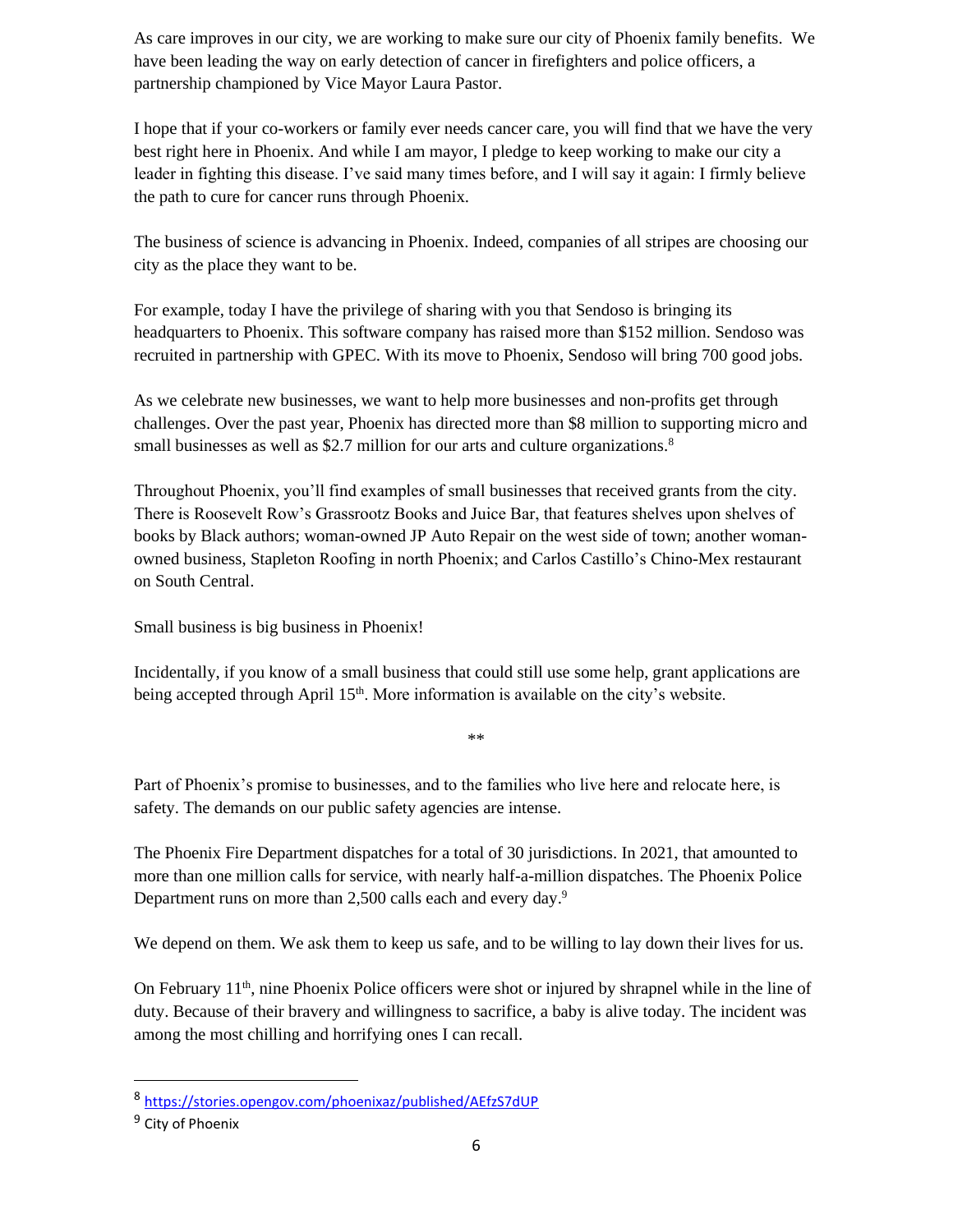## **But this is the reality our officers face every day.**

Indeed, many officers reach far beyond the work they are assigned to do. Like the officer who – on a cold day in January – encountered an unsheltered man with no shoes or socks. The officer spent \$80 of his own money to buy that man shoes and warm clothing. Or like Officer Jackie Ravelo, who donated her own kidney to ensure a friend's 10-year-old daughter would survive. Officer Ravelo is here today – please let her know how much you appreciate her!

I also want to pause a moment to thank Councilwoman Debra Stark. Deb attends every Block Watch meeting she can get to and knows every community action officer in her district. She sees the person behind the badge, not the uniform. She understands the critical work our police officers do in the communities they serve. Thank you, Deb Stark!

I also offer my thanks to Valleywise, Banner, St. Joseph's, and HonorHealth for being part of our response system, caring for injured officers. You are valued as you help us respond the difficult and dangerous situations police officers encounter.

It is also true that we ask police officers to do tasks that are far outside of law enforcement. Prominent among those is dealing with individuals suffering mental or behavioral health issues.

As I mentioned at the start, last year, the city council and I approved one of the largest-ever commitments to modernizing public safety: \$15 million for the expanded Community Assistance Program. CAP places trained mental and behavioral health professionals in the field to respond to calls that would previously have been assigned to police officers.

The first CAP unit under the expanded program will roll in early summer. This new effort will ease the load on our officers, freeing them to do critical law enforcement work.

Is our department perfect? No. No police agency in the country is without its flaws. We know our community has high expectations that we have not always met.

I also understand that our challenges cannot be solved by funding alone. Body-worn cameras have afforded us transparency in police interaction in the community, and we will continue to find more – and more effective – ways to earn the trust of our citizens.

Yet, I firmly believe that each and every day the Phoenix Police department does important work to make our community better. I joined a bi-partisan majority of the city council to support a 9% raise for our officers, as well as a \$7500 dollar bonus for new hires and existing officers who stay on the job.

So, today, I say publicly and without reservation: **I have never, and will never, defund the Phoenix Police Department.**

And I suspect you agree with me: I've had it with violent attacks on our police officers. We must keep them safe.

We began this week with the terrible gun violence in Sacramento. Recently, a shooting at a Glendale shopping mall jeopardized the life of a young child. Enough. We must all come together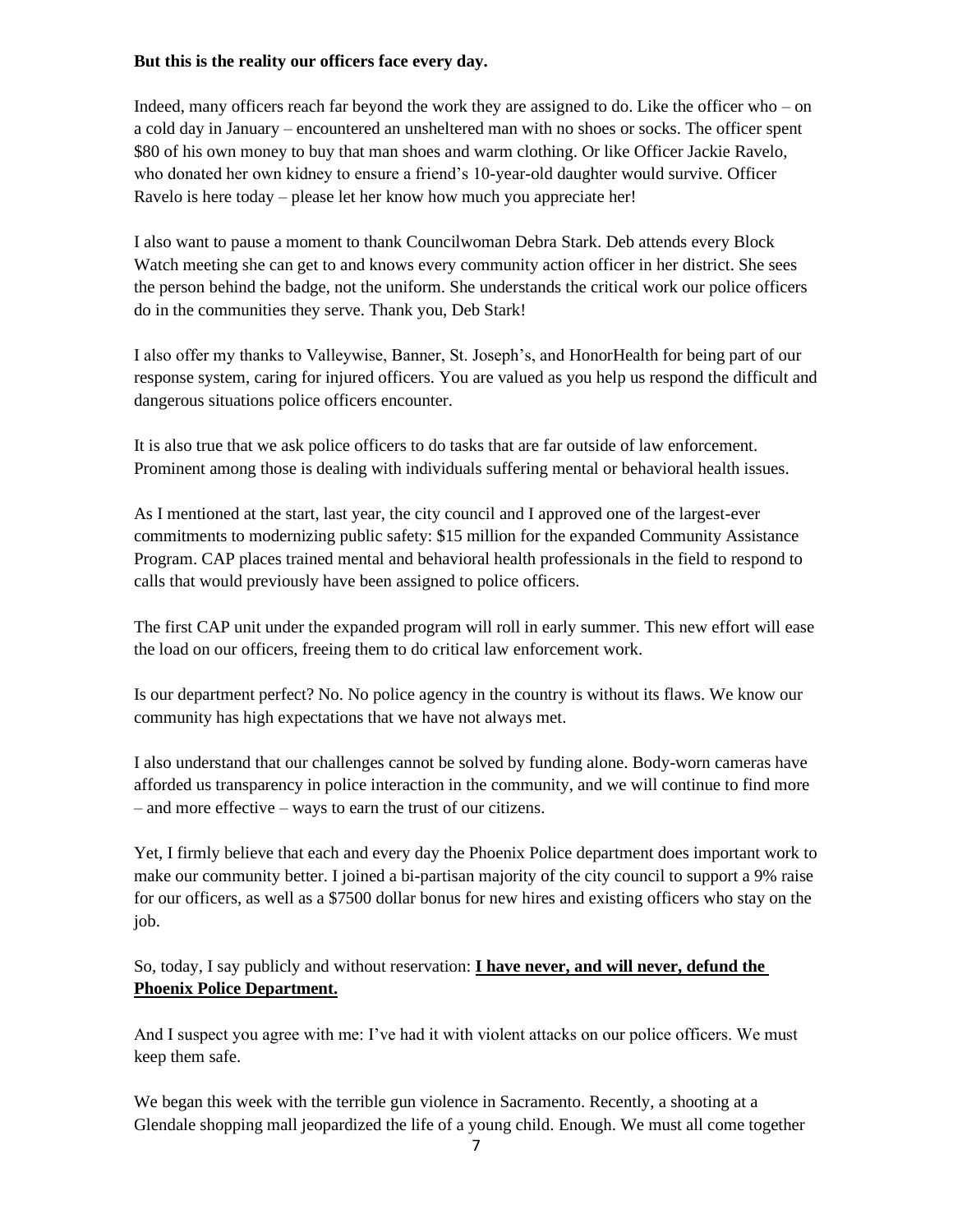to address gun violence in our communities.

\*\*

Phoenix continues to rise again by providing transportation and transit to move people efficiently and quickly through our vast geographic area. I described my vision to you during my first State of the City remarks in 2019. Since then, we've made extraordinary progress. And with good reason: our transit system helps essential workers power this city, gets kids to school, and makes it possible for older adults to live out their lives at home.

The federal government has partnered with us to fund the South Central rail line, the new downtown light rail hub, and the Northwest Extension that will connect Metro Center to downtown. I offer my deepest thanks to Senators Mark Kelly and Kyrsten Sinema, and Representatives Greg Stanton and Ruben Gallego, all of whom worked with us closely to get the job done.

Perhaps, like me, you remember our streets when covid was at its worst. They were deserted. If we ever see that situation again, I pray it is not for the same reason. Yet, because of the reduced traffic, we got more done.

As a result, we are nearing completion of the \$200 million five-year accelerated pavement plan. By the time the work is complete, we will have repaved more than 250 miles of major streets in Phoenix.<sup>10</sup> This is an issue of great importance to Councilman Sal DiCiccio.

As we look toward the future of transportation for our city and the region, one of the most important things we can do is to extend the half-cent sales tax created by Proposition 400. Mayors across the Valley have reached unanimous bipartisan consensus on a plan to pay for continued transportation development.

I thank today's host, the Phoenix Chamber of Commerce, and partners in this room, who saw the value in the original Prop 400. I look forward to enjoying your continuing support as we call on the state legislature to pass the enabling legislation necessary to bring the Prop 400 Extension to the ballot.

To keep Phoenix on the rise, we need to move the needle on housing. I want my son, Michael, to be able to buy a home someday, and I imagine you share that hope for the young people in your life.

Diamond Age  $3D<sup>11</sup>$  is a company whose innovations may bring us all closer to that goal. This nextgen tech company uses an automated robot to extrude concrete and 3-D print new homes onsite. It's fast and I'm told you can't tell the difference between these houses and traditional construction. They are moving their company headquarters to Phoenix, joining a long tradition of innovative homebuilders here in Phoenix.

One of the first policies I proposed as mayor was the Housing Phoenix plan, with the stated goal to build and/or preserve 50,000 homes by 2030. It includes nine policy areas such as redeveloping city-owned land and developing better landlord incentives. We are almost halfway there, which is

<sup>10</sup> [https://www.phoenix.gov/streetssite/Pages/Accelerated-Pavement-Maintenance-](https://www.phoenix.gov/streetssite/Pages/Accelerated-Pavement-Maintenance-Program.aspx?fbclid=IwAR3mtFIjWGH6REwJyHEZltkwJIFrTBTX7UmyLV_sncoKlDZg7eIxMQ-AKaY)Program.aspx?fbclid=IwAR3mtFIjWGH6REwJyHEZItkwJIFrTBTX7UmyLV\_sncoKlDZg7eIxMQ-AKaY

<sup>11</sup> <https://www.diamondage3d.com/>